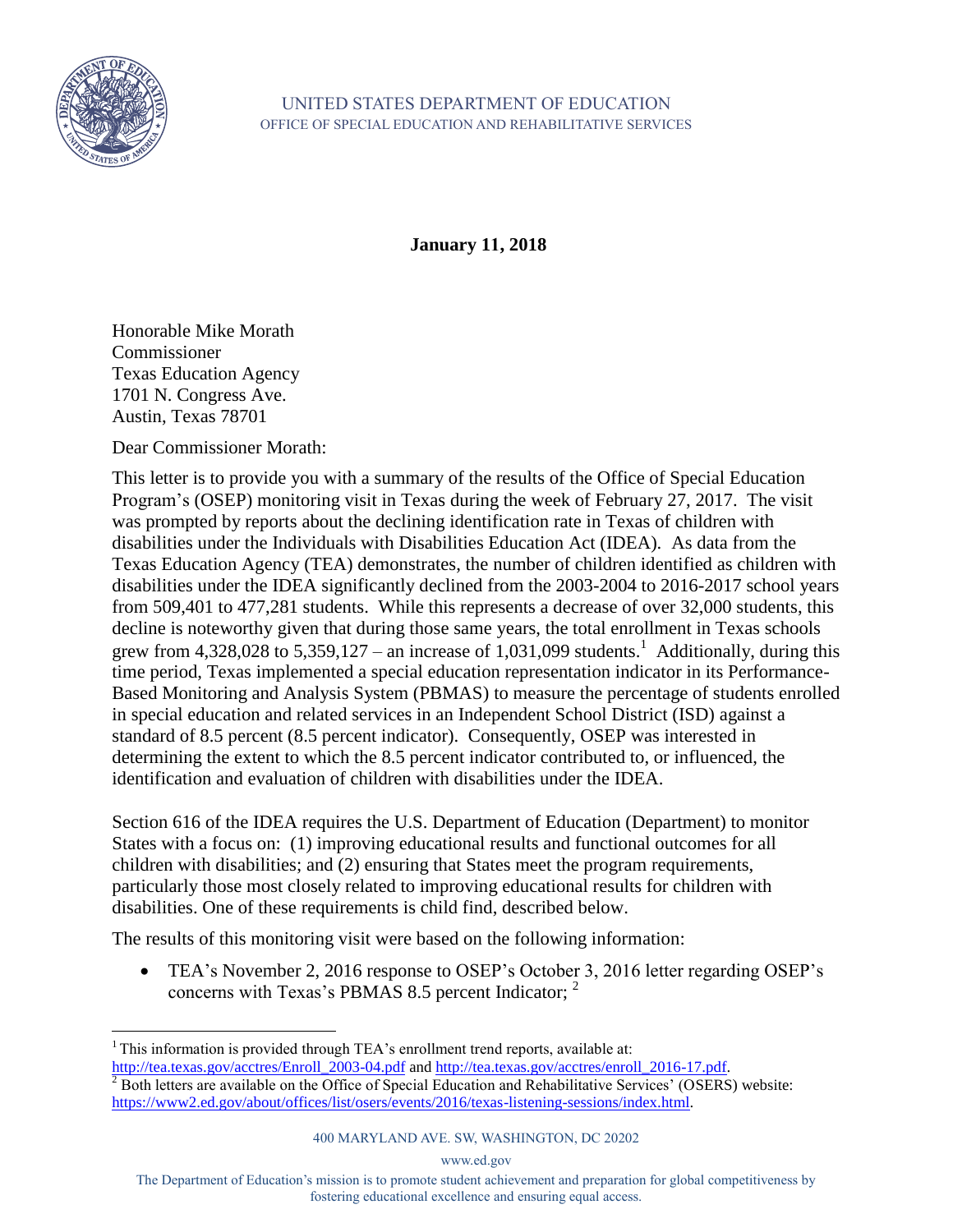- Feedback from parents of children with disabilities and other interested parties at five listening sessions held throughout Texas in December 2016;
- Review of over 400 individual comments received through a blog on the Department's website established to provide an opportunity for members of the public to comment on the issue;<sup>3</sup>
- Review of State- and district-level documents related to the identification and evaluation of students with disabilities, and policies and procedures regarding Response to Intervention (RTI), provision of related aids and services under Section 504 of the Rehabilitation Act of 1973 (Section 504), and the Texas Dyslexia Program;
- OSEP's visits to twelve ISDs to collect district-level and school-level data and to interview teachers, administrators, and ISD staff on referral, child find, and evaluation practices and procedures<sup>4</sup>; and
- Interviews with representatives from TEA to discuss TEA's oversight of district special education programs, specifically issues regarding referral, child find, and evaluation of children suspected of having disabilities.

## Additional Background Regarding Monitoring Visit

 $\overline{a}$ 

On October 3, 2016, in response to concerns highlighted in an investigative report on special education published in the September 11, 2016 edition of the *Houston Chronicle,* OSEP wrote to TEA to request information regarding the steps the State had taken and would continue to take to address the allegation that the use of the 8.5 percent indicator resulted in a failure to identify and evaluate all children in Texas suspected of having a disability under the IDEA. We acknowledge that TEA took steps to address some of the initial issues we outlined in our letter, including informing each ISD in the State that it may not violate the rights of children with disabilities by delaying or denying referrals, evaluations, or the provision of special education and related services and announcing that the 8.5 percent indicator would not be used for intervention staging in future years. However, following TEA's November 2, 2016 response, OSEP determined there was a need to conduct listening sessions across the State to provide parents and other members of the public the opportunity to share concerns related to the 8.5 percent indicator.

We appreciated that TEA agreed to coordinate a series of evening listening sessions during the week of December 12, 2016.<sup>5</sup> Both OSEP and TEA staff attended the sessions held in five locations throughout the State: Dallas, Houston, El Paso, Edinburg, and Austin. Additionally, OSEP created a blog that was open for comment from December 5, 2016 through January 6, 2017. The listening sessions and the blog attracted significant interest, with hundreds of community members attending the listening sessions and 423 individuals providing comments on the blog.

<sup>&</sup>lt;sup>3</sup> The OSEP blog is currently available on OSERS' website[: https://sites.ed.gov/osers/2016/11/texas-listening](https://sites.ed.gov/osers/2016/11/texas-listening-sessions/)[sessions/.](https://sites.ed.gov/osers/2016/11/texas-listening-sessions/)

<sup>4</sup> During the week of the on-site visit, OSEP visited Aldine ISD, Austin ISD, Ector County ISD, Everman ISD, Del Valle ISD, Ft. Bend ISD, Harlandale ISD, Houston ISD, Laredo ISD, Leander ISD, North East ISD, and United ISD.

<sup>&</sup>lt;sup>5</sup> In each of the five locations, OSEP also held afternoon meetings with ISD staff to provide an opportunity for staff to comment on the impact of the 8.5 percent indicator on special education identification rates in their districts.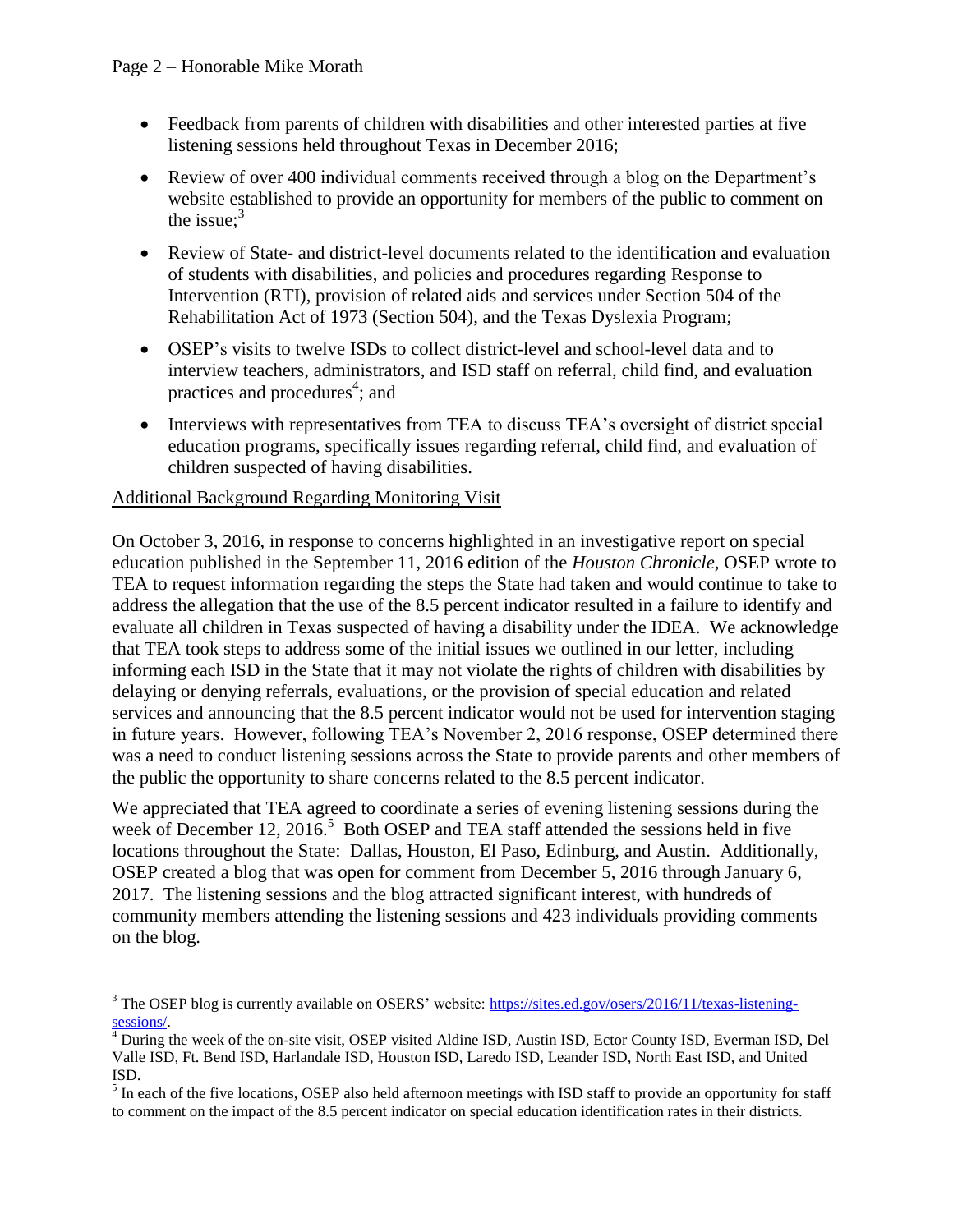Comments received during the listening sessions and through the blog raised questions about the State's compliance with the child find requirements in section  $612(a)(3)$  of the IDEA to identify, locate, and evaluate children with disabilities who need special education and related services and the requirement in section  $612(a)(1)$  of the IDEA, to make available a free appropriate public education (FAPE) to all eligible children with disabilities residing in the State. Through the listening sessions and the blog, parents described in great detail the steps they had taken to obtain services for their children who were struggling to learn in the general education environment. A fuller description and analysis of comments provided by parents is found in the Enclosure to this letter. Among the numerous issues identified through public comments, a number of parents described how their children were unsuccessfully provided interventions through RTI programs for years before finally being referred for an initial evaluation for special education and related services under the IDEA. Some parents explained that their children were provided related aids and services under Section 504, but continued to encounter educational difficulties. Multiple parents commented that they were informed by school officials that their children's diagnoses of dyslexia indicated that the dyslexia was not "severe enough" to warrant an evaluation for special education and related services under the IDEA.

Due to the volume of the comments provided by parents, teachers, and other members of the public, OSEP decided to return to Texas to conduct site visits in select ISDs. OSEP provided TEA with additional details about this visit in a January 19, 2017 letter. We appreciated TEA's prompt attention to providing documentation from twelve ISDs in advance of the visit, coordinating the logistics for the visits across the State, and for attending each of the visits alongside OSEP staff. We also appreciated the opportunity to meet with TEA staff on March 3, 2017 to gain additional information about State-level policies, procedures, and practices.

Ten OSEP staff members conducted the onsite visits and were accompanied by a TEA staff member during each visit. OSEP staff generally visited two schools at each ISD. At each school, OSEP conducted interviews with two teams of teachers and a team of administrators. OSEP also conducted an interview with district administrators in each ISD. OSEP communicated to school and district staff that the intent of the visit was to gather additional information about the decline in the State's identification rate for children with disabilities, explaining that the interview would include questions about child find procedures, as well as questions about other programs and services offered in the school and/or district to serve students in need of additional support such as RTI, related aids and services under Section 504, and the State's dyslexia program. Although these interviews occurred at school and district levels, OSEP clarified that the purpose of the visit was to ensure that the State carried out its general supervisory responsibility under the IDEA by ensuring that ISDs properly implement requirements under the IDEA. Therefore, OSEP noted that findings would not be issued with respect to specific schools or ISDs but rather, the visit would result in the issuance of a report to TEA identifying any statewide areas of concern.

## Summary of Findings of Noncompliance

A full description of OSEP's monitoring and analysis is found in the Enclosure to this letter. Of particular note, OSEP determined that some ISDs took actions specifically designed to decrease the percentage of students identified for special education and related services to 8.5 percent or below, even though there was no evidence to indicate that students were improperly referred and found eligible for special education and related services. Consequently, TEA's use of the 8.5 percent indicator did result in a decline in the State's overall special education identification rate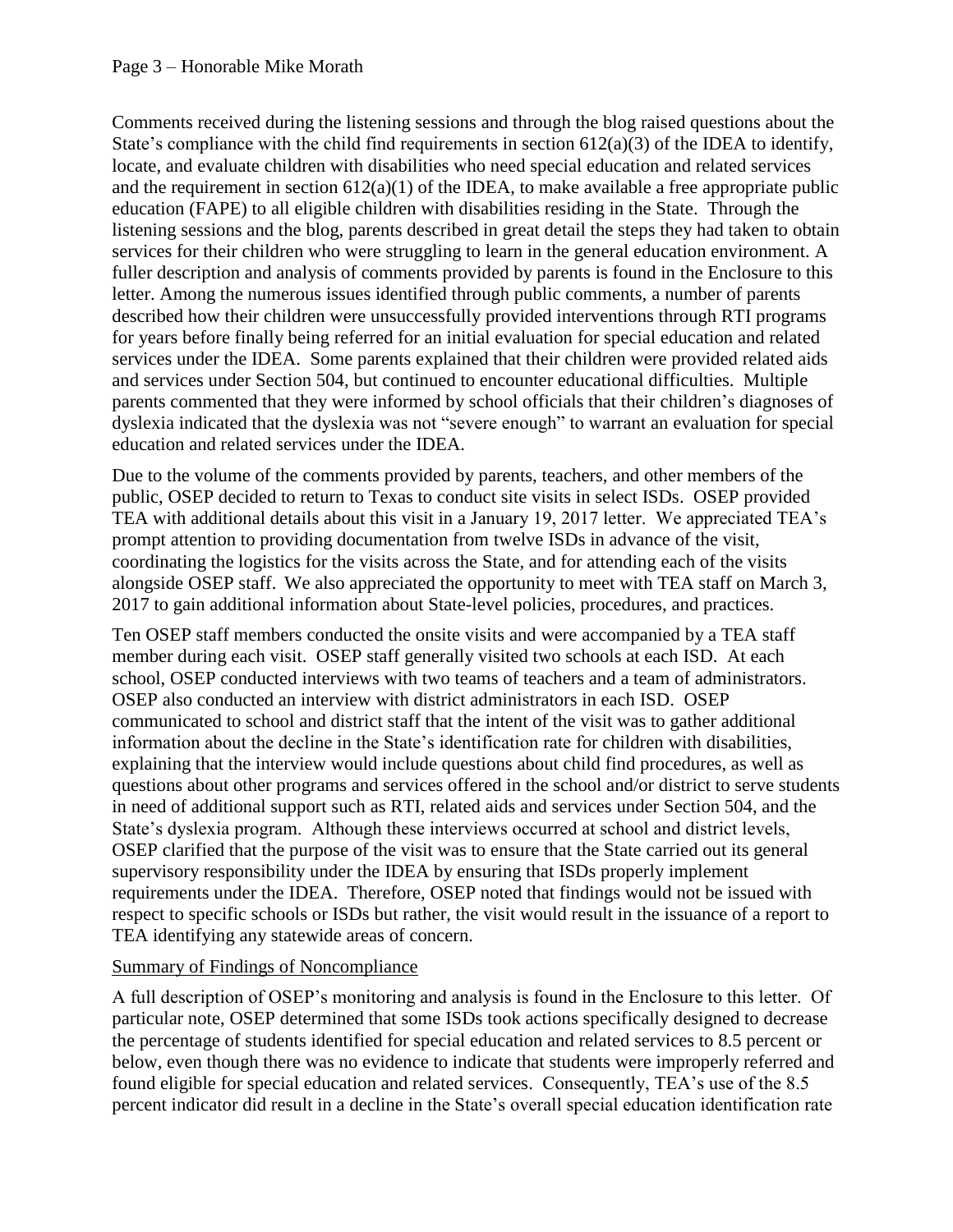from 11.6 percent in 2004 to 8.6 percent in 2016. $<sup>6</sup>$  Through evidence collected during the</sup> monitoring visit, OSEP staff also identified many situations where ISDs engaged in practices that violated the IDEA's child find requirements, particularly in situations in which ISDs provided supports to struggling learners in the general education environment through mechanisms including RTI, Section 504, and the State dyslexia program, even though the students were suspected of having disabilities and needing special education and related services under the IDEA. As such, OSEP's monitoring demonstrated that TEA did not ensure that all ISDs in the State properly identified, located, and evaluated all children with disabilities residing in the State who were in need of special education and related services, as required by 34 CFR §300.111, and consequently, failed to make FAPE available to all eligible children with disabilities residing in the State, as required by 34 CFR §300.101.

OSEP's specific findings of noncompliance include the following:

- 1. TEA failed to ensure that all children with disabilities residing in the State who are in need of special education and related services were identified, located, and evaluated, regardless of the severity of their disability, as required by IDEA section  $612(a)(3)$  and its implementing regulation at 34 CFR §300.111.
- 2. TEA failed to ensure that FAPE was made available to all children with disabilities residing in the State in Texas's mandated age ranges (ages 3 through 21), as required by IDEA section 612(a)(1) and its implementing regulation at 34 CFR §300.101.
- 3. TEA failed to fulfill its general supervisory and monitoring responsibilities as required by IDEA sections  $612(a)(11)$  and  $616(a)(1)(C)$ , and their implementing regulations at 34 CFR §§300.149 and 300.600, along with 20 U.S.C. 1232d(b)(3)(A), to ensure that ISDs throughout the State properly implemented the IDEA child find and FAPE requirements.

OSEP appreciates the cooperation and assistance provided by your State staff and others, including staff from the regional Education Service Centers that hosted the December 2016 listening sessions, and the teachers and district staff who participated in onsite interviews, as well as the hundreds of parents of children and youth with disabilities and members of the public who offered feedback and input on the State's systems for providing special education and related services to eligible children with disabilities under the IDEA. We also acknowledge that the State is still working to recover from the impact of Hurricane Harvey and that many staff resources at TEA are dedicated to recovery efforts. Because we acknowledge additional time may be needed to address some of the corrective actions and next steps outlined in the attached Enclosure, OSEP will work with TEA upon issuance of this letter to establish an agreeable timeline by which TEA will provide OSEP with a plan for corrective action.

 $\overline{a}$ <sup>6</sup> See data reported in the 2006 and 2016 PBMAS State Reports, available at [http://tea.texas.gov/pbm/stateReports.aspx.](http://tea.texas.gov/pbm/stateReports.aspx)